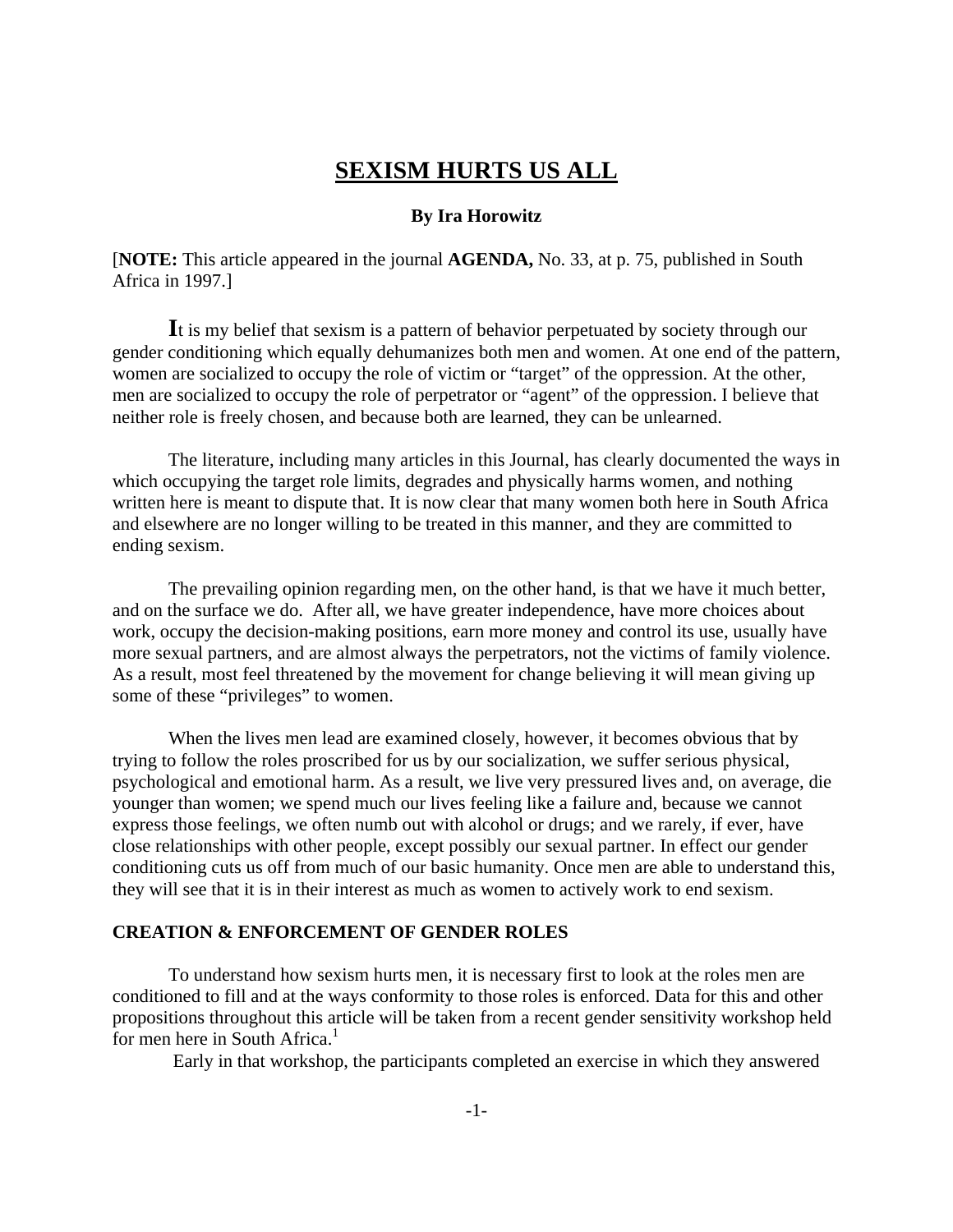questions about what boys and girls are supposed to do and not do and how conformity to these rules is enforced. Among their responses for boys were that they are supposed to be:

*strong and tough and hide pain; a fighter/defend self, sister and property; compete/be better than girls and other boys;<sup>2</sup> do the physical work, heavy duties; be in control, in authority positions; do well academically and pursue "manly" careers/occupations*; *drink alcohol and smoke*; *and have sex with lots of females*.

What boys are not supposed to do is:

*be friends with girls; cry / show our emotions; cook/do household duties; or wear women's clothing*. 3

Failure to follow these proscriptions results in boys being:

*isolated (an outcast/no friends); labelled as weak, moffie, sissy, etc.; beaten by fathers, grandparents, other boys or teachers; laughed at by girls; and told they are a failure and feeling like one.<sup>4</sup>*

In a follow up exercise, the men were put into pairs to talk about how they personally learned these messages. The stories they told were most revealing. For example, one man described how as a young boy he once went behind his house to cry after being scolded by his granny. He was then discovered by a younger brother who immediately began to tease him. The older boy then stopped crying and protested that in fact he had not been crying. He was much more careful about hiding his feelings in the future. Another told of how as a young boy in school he saw a teacher repeatedly touch girls in his class on the bum. Emboldened, the boy copied this behavior knowing the teacher would not object and the girl's wishes did not matter.

There also were several stories of how men learned that they would be judged by the wealth they accumulated whether it was in cows or other ostentatious possessions. One telling story was how when Zulu boys danced during celebrations, their hand movements mimicked the shape of the cows their father possessed. The bigger the bull, the wider the hands and the more cattle possessed, the more hand movements were made. There was one boy whose father had no cattle so he had to dance with his hands at his side. According to the man telling this story, that boy vowed to buy a cow a month when he grew up. In response to a question, the participant acknowledged how embarrassed that boy's father had to be when his son danced.

Few of the messages the boys received in the first exercise were a surprise. The basic commands seem to be almost universal although there are cultural variations. Also, the personal stories told in the follow up exercise were typical of young boys' experiences elsewhere. What was most significant about these exercises is that they demonstrated to the participants two key points about their early conditioning.

First, they revealed how young we are when this conditioning begins and how ingrained it becomes because it is passed on to us by our teachers and those upon whom we are dependent for our very survival. In effect, our gender roles become a primary building block in our initial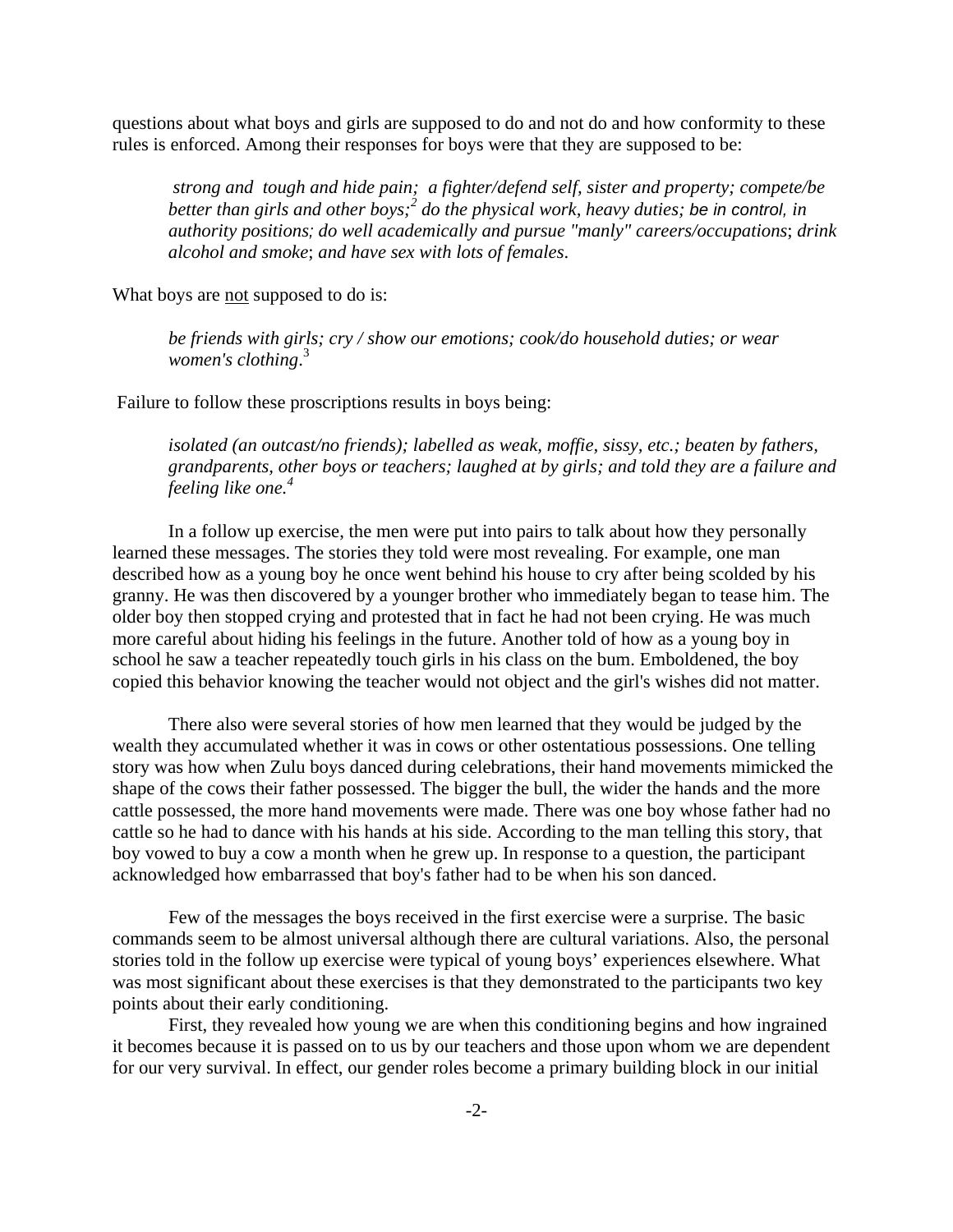identity development, and it feels like we will not be able to function as people without them. Hence, it is so difficult for many of us to change.

Second, these exercises demonstrated how rigidly gender roles are enforced. As a result, boys have little or no choice about how to behave because if they do not conform, they are labeled as failures and are completely isolated. That is why assuming the role of oppressor is not freely chosen.<sup>5</sup>

## **CONSEQUENCES TO MEN FOR CONFORMING 6**

From an understanding of how male gender roles are created and enforced, it is next possible to look at the consequences to men for conforming to these roles. Later in the same workshop, the participants addressed this issue first by discussing what was hard for them about having to "act like a man". Among their responses were that they were *always expected to achieve; be the provider and assume responsibility; suppress their feelings; conceal their failures;* and *face death as a soldier.<sup>7</sup>* The word that kept coming up was that they felt "*pressured",* a condition which was exacerbated by their having to keep the feeling to themselves*.* They acknowledged that when they were upset or worried about something such as work or a family matter, they would not seek out a friend to talk about it. To do so, they felt, would be seen as a sign of weakness.

During the same exercise, the participants also listed the consequences to men for having to behave in the stereotypical way such as:

*stress and other health problems which shorten their lives; depression; frustration; substance abuse; hurting ourselves or others; isolation from family, friends etc.; loss of self-esteem* (if you are not a success); *suppression of emotions such as compassion, cooperation, nurturance; and living beyond our means.*

One of the facilitators summarized the list as demonstrating that when men feel like they are not living up to the expectations of themselves or others, they engage in one or a combination of three destructive behaviors: they either *"drop out, numb out, and/or punch out."*

Examples of each of these behaviors were provided in the stories told during the conference and also appear regularly in the media. In an exercise about what you did after losing a competition, one man said when he was doing poorly in a long distance race; he literally dropped out in the middle, went home to be by himself, and did not enter a competition again for a very long time. A more dramatic example of "dropping out" occurred in May of last year in the United States, when Admiral Jeremy Michael Boorda, Chief of Naval Operations, committed suicide rather than face the embarrassment of explaining why he wore two medals for valor which he may not have actually earned. This example is especially instructive because by all appearances Admiral Boorda was a "winner" having achieved title, prestige, power and wealth. Yet, when it was disclosed that he may have "cheated," albeit in a relatively minor way, he chose to end his life rather than face the shame attached to this discovery.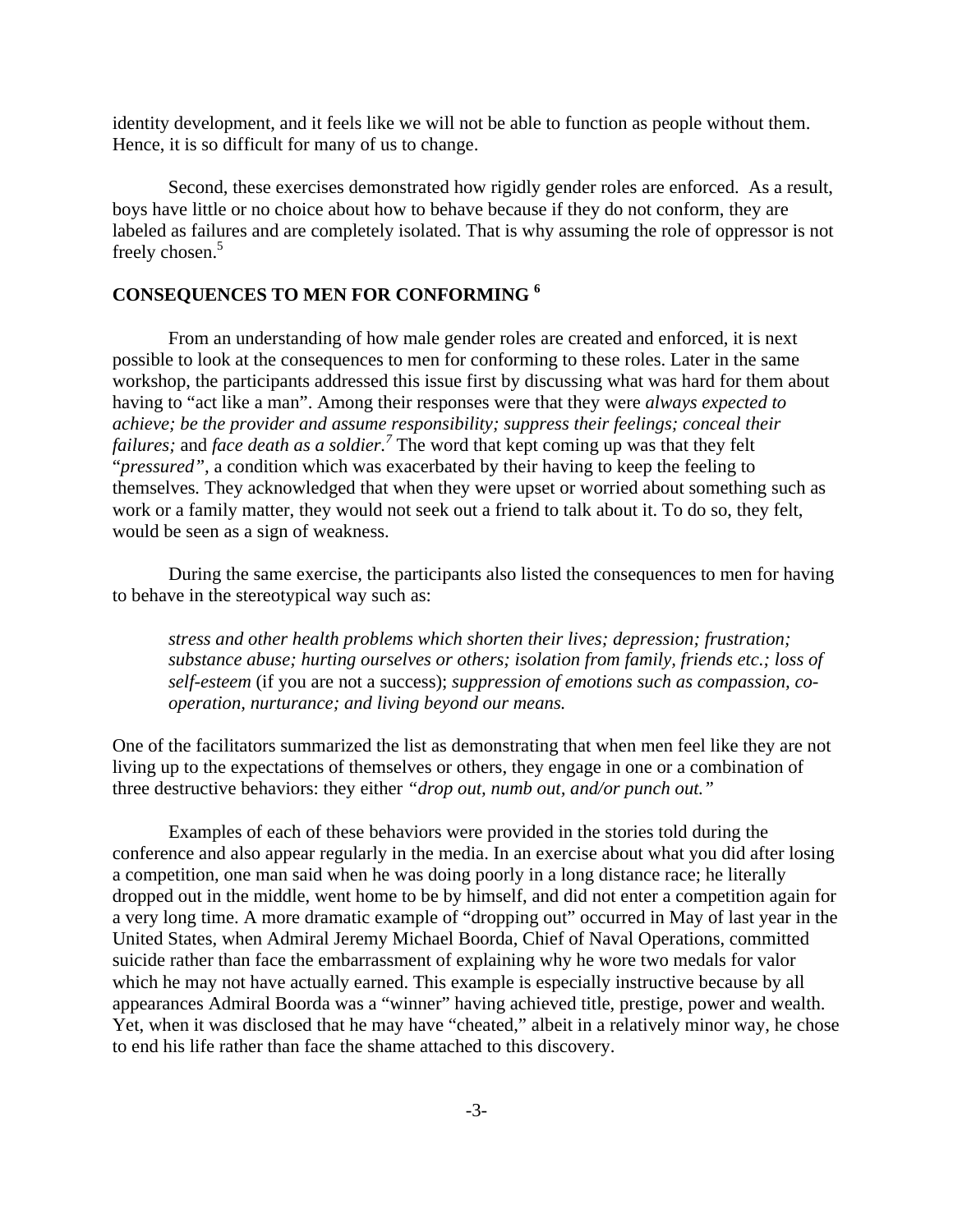Besides dropping out, many men choose to *"numb out"* through the use of alcohol and drugs rather than face their feelings of inadequacy. Such behavior is most notably on the rise among unemployed and disenfranchised men who feel they have nowhere else to turn. This phenomenon is widely recognized as exemplified by a response in a discussion in a Street Law Class<sup>8</sup> I co-led on gender issues for law students at the University of Natal in Durban. Thus when I asked what the students thought it would be like for a man to lose his job in mid-life through downsizing and not be able to get another one, one woman said he would likely turn into a "drunken bum."

The third destructive behavior of "*punching out"* describes the violence men commit either against themselves, as in the case of Admiral Boorda, or more commonly against others. This behavior often accompanies the second one of numbing out since when men use alcohol to suppress their feelings, it has the additional effect of cutting them off from their connection to other human beings. They thus find it easier to strike out in violent ways. Perhaps prophetically, on the day the workshop began, the discussion topic on a prominent morning talk show on SAFM was two recent incidents in South Africa in which a husband shot his wife, children and then himself, one of the men being a police officer. Although the causes of such extreme behavior are likely to be complex, it nevertheless is likely that the factors discussed above including alcohol abuse were major contributors to the desperation felt by these perpetrators.

Articles in scholarly journals have also made the link between destructive male behavior and the feelings men have when they fail to live up to their community's expectations for them. In one written about the massive upsurge in political and family violence in KwaZulu Natal in 1992, the author drew upon data from interviews in two different research projects which dealt with the perceptions of township people of the changing face of township society. With regard to the issue of violence, she concluded that any effort to end the violence "cannot afford to ignore its gendered dimensions."<sup>9</sup> This is so because as she puts it, "violence [both political and within the family] is one of the compensatory mechanisms whereby men have sought to reassert their masculinity in the face of crisis."10 The specific crisis for working-class township men described in the article was, as the interviews revealed, that these men felt that their dominance over women and young men in the family was being undermined. And because apartheid and capitalism had limited their power in the wider community, this was the only arena for these men to exercise dominance.<sup>11</sup>

### **WHAT MEN HAVE TO GAIN BY ENDING SEXISM**

Having looked at the costs to men for following their conditioning, the participants at the conference then listed what men would gain by not conforming. Their responses included:

*Peace of mind (enjoy a better life); ease the pressure; good example for your children; less inclined to commit crime and violence; collective decision-making; more productive at work; less tension (improved health); emotional satisfaction; possibility of having close non-sexual relationships with women, men and children; accessing different kinds of experience, e.g., child care and cooking; value things other than material objects; being able to accept help from others; better sense of self identity;* and *tap into all human resources including women's skills.*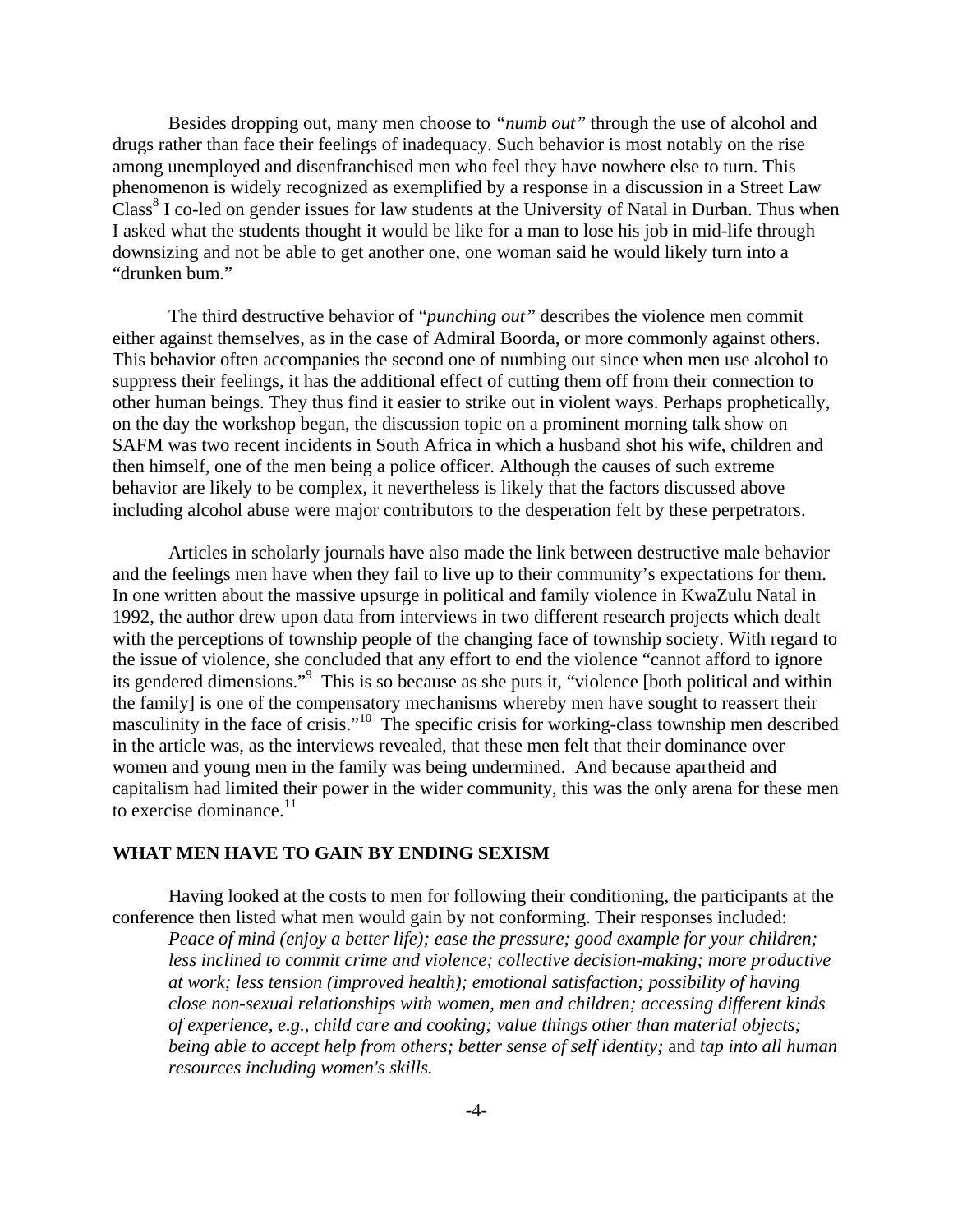The thoroughness of this list requires no further comment to make the point of how men's lives will be improved by the elimination of sexism. What is noteworthy is that it was created on day two of a gender workshop by a group of men, some of whom had previously given little thought to the question. It thus demonstrates that with guidance, men are able to quickly see that they have a lot to gain by breaking out of traditional roles.<sup>12</sup> Just as importantly, they recognized how such changes in their behaviour would also assist women.<sup>13</sup>

### **WHAT NEXT**

1

At the beginning of this article, it was noted that more and more women are working to end their oppression as women, and it is my opinion that this movement is irreversible. Indeed, I believe this era will one day be described by historians as a period of change at least equal in importance to the industrial revolution of the 19th century. To me this inevitability is analogous to the situation in China after the Tieneman Square massacre when one commentator observed after being asked whether the democratic movement would ultimately succeed there: "You can never put the toothpaste back in the tube."

Although I believe sexism will eventually be eradicated, I recognize that the struggle is already causing considerable confusion, displacement and pain. An example of the type of suffering we are currently experiencing is the breakup of many families caused by the fact that men are often threatened by the new independence being assumed by their partners. Further, most signs of progress seem to be almost immediately off set by some form of backlash whether it be by the conservative right wing in the United States who use the rhetoric of "traditional family values" to advocate the return women to a passive homemaker role or by Muslim Fundamentalists who rely on religious dogma to force women to wear traditional dress and not go out in public without their husbands. Indeed, it is clear that significant change will take generations both because our gender conditioning, as explained earlier, is so central to early identity development and because it is supported by such powerful institutions as the world's great religions and the dominant economic system which profits from the exploitation of cheap female labor.<sup>14</sup> For me personally, even though I have worked hard to change my own consciousness about gender, when I am acting outside of the roles proscribed for me as a man, sometimes I still feel unsure about who I am, and I fear being ostracized and ridiculed. Therefore, for me and other men, it is only when we can support each other on the type of journey begun by the men at the workshop in Durban that we like our female counterparts will be able to become the true human beings we were meant to be.

<sup>1.</sup>The workshop which was co-sponsored by Gender Education and Training Network (GETNET), a NGO based in Cape Town, and the Community Law Center in Durban was entitled "Integrating the Other Half: Gender Training for Men". It was held from 13 - 15 November 1996 at the Beach Hotel in Durban. The 15 male participants were from five different provinces with three from COSATU, one from NUMSA, three who work for a provincial government, one a lecturer, one a residence counselor at a University and the rest from NGOs. The author of this article was one of the facilitators and also wrote the first draft of the workshop report.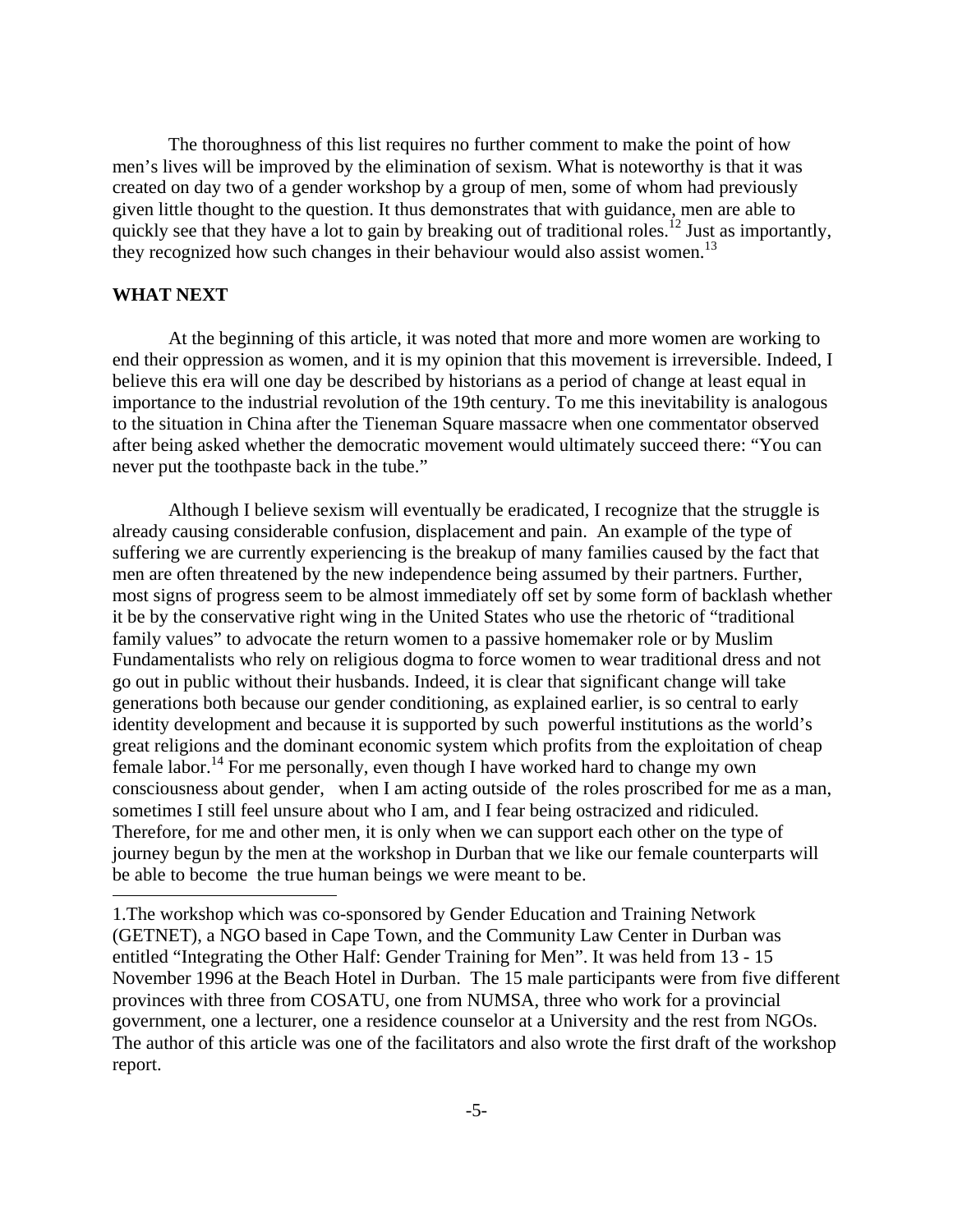2. The role of competition on the job, in sports and elsewhere was looked at separately in the workshop because it forms so large a part of men's lives. Thus one exercise asked the participants to describe how it felt when they both won and lost competitions. When they won, they generally felt invincible although some also said they constantly feared losing future contests. When they lost, they said they felt *very bad; embarrassed; and angry.* As a result they learned to *develop lots of excuses* and *not to try again.* The general conclusion to the exercise was that while competition can be beneficial and fun, it mainly sets up situations from which men feel like failures, **i.e.,** no matter how successful you are, it never feels like enough. The example was given of Bill Gates, the founder of Microsoft (Windows) who still ruthlessly competes in business even after acquiring a fortune worth billions of dollars.

3. It is my belief that proscriptions like this one, and the many others like it, are the beginning of homophobia in men. When I was a boy, I learned that the worst thing to be was a girl or in effect "not a man." Later, I learned that there were two ways to "not" be a man: to be female or to be gay. Thus the foundation for prejudice against homosexuals is laid long before boys know about the existence of sex or sexual orientation. When they grow older, many men act out this prejudice virulently because they fear not being seen as manly enough which could lead to them being ostracized and mistreated the way gay men are.

4. From my experience, when asked to list the ways the other gender is taught to act, both men and women are able to do so although some matters may be missed. Hence, in this workshop, the men's responses for what girls are supposed to do included:

 *be excessively polite; cook and fetch wood and water; serve others especially men; be faithful/chaste; accept inferiority to men; in some faiths, hide face and body; look attractive and beautify themselves e.g. dressing nicely, cosmetics, bright colours; and be submissive and obedient.* 

What girls are not supposed to do is:

-

*look men straight in the eyes; disagree with a man; assert themselves; fight physically; hard physical labour; go far in school;* and *work for pay*.

If girls do not conform to these proscriptions, they are:

*beaten by family members, partners, etc.; sexually assaulted; isolated, treated like an outcast; called slut, whore, tomboy, "bitch", witch; and confined to house or room or convent.*

5. As indicated in note 4, the rules for girls are basically the reciprocal of those for boys while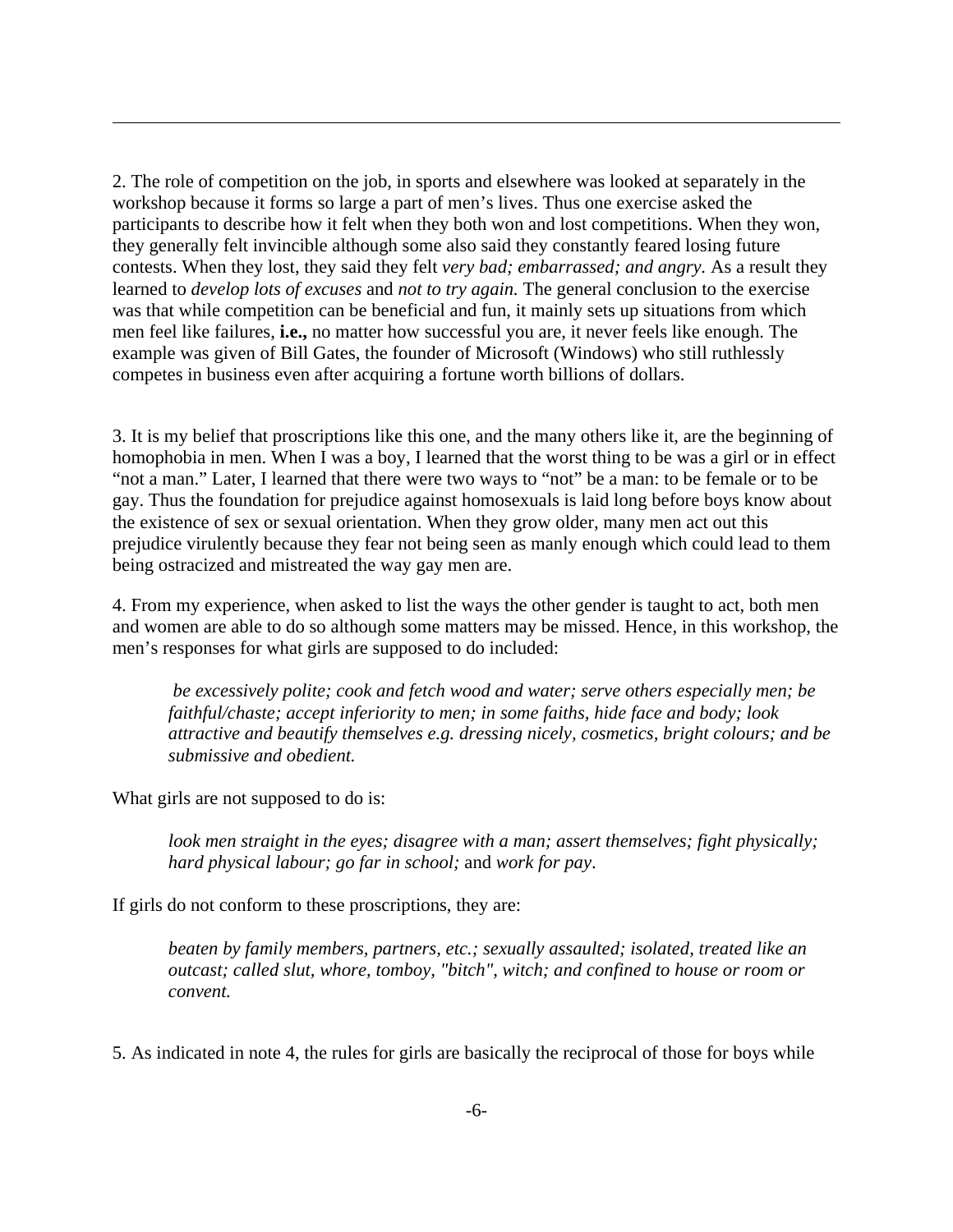the consequences for not conforming are almost the same. The glue which holds stereotypical behavior in place for both genders is the fear of being ridiculed and ostracized. As a result, most girls at least initially take on a submissive role. This condition is often labeled "internalized oppression", **i.e.,** the targets believe and act upon the lies told about them even when those lies are not being enforced from the outside. This is the same concept Steve Biko describes in terms of race when he explains the need for a new "Black consciousness." The vast amounts of money women spend on cosmetics and the like so as to conform to the current standard of female beauty is one example of this phenomenon as it relates to gender.

6.Although much of the workshop focused on how sexism hurts men, its effect on women was very much present. On the afternoon of the first day two videos were shown which demonstrated many of the ways women are harmed including being: abused physically and emotionally by men who see them as just another possession; invisible at work and not considered for leadership positions; expected to do the housework and child care even if they work a full time job; judged almost exclusively by their physical beauty which is based on standards of unnatural thinness, youthfulness and flawlessness. At the end of the first day, two of the men in the closing check-in said they were still in too great a state of shock to comment on what they had learned.

7. It is possible to argue that from society's standpoint the real purpose for male gender conditioning is to prepare them to be soldiers. Thus there are messages to be tough, not to show pain, and perhaps most perniciously, to suppress all feelings of compassion and connection. Were men to stay in touch with such feelings, it is likely that they could not kill other soldiers anonymously. Instead they would realize that the men they are killing have just as much right to live and that their children, if they have them, would be losing their father or their parents would be losing a son. Stories are common about soldiers who are unable to kill, especially at close range, because at that critical moment parts of their basic humanity can no longer be suppressed.

8. Street Law students fulfill their clinical law requirement at the University by teaching classes about human rights in secondary schools in the area. As part of that program, I and a female colleague helped train some of those students to lead classes on gender sensitivity.

9. Catherine Campbell,*" Learning to Kill? Masculinity, the Family and Violence in Natal",*  Journal of Southern African Studies, Vol. 18, No. 3, September 1992, p.614.

10. Ibid.

-

11. Id. At 618.

12. It was during the discussion of changing traditional roles that one of the participants raised the issue of whether these gains would apply to gay men also. It was clear several men were uneasy with the subject of homosexuality, and unfortunately there was insufficient time to deal with this issue effectively. Overcoming this prejudice is every bit as complicated and difficult as sexism and requires its own workshops to address. Of course, as discussed in note 3 above, prejudice against gay men and lesbians is linked to our gender conditioning. The discussion at